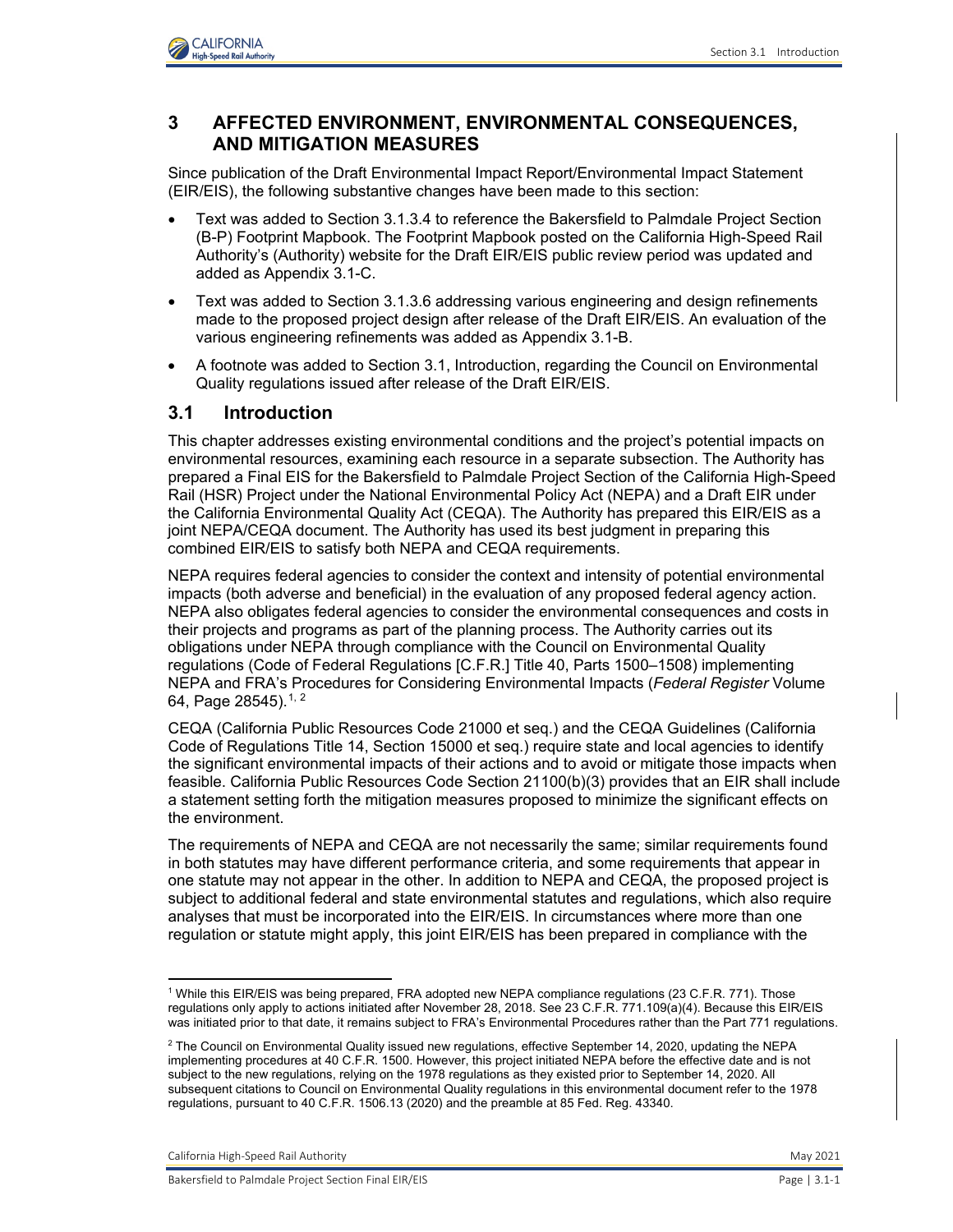

more stringent or inclusive set of requirements, whether federal or state, to ensure that all regulatory objectives are fully satisfied.

The Authority has focused on avoiding and minimizing potential impacts through rigorous planning and thoughtful design, informed by the decisions they made at the conclusion of the first-tier EIR/EIS process, including the adopted mitigation strategies. The alternatives described in Chapter 2 and analyzed in Chapter 3 incorporate as part of their description means to avoid and minimize impacts through design, compliance with applicable laws and regulations, and compliance with established industry standards, including best management practices, as reflected in Appendix 2-D. The project-level environmental analysis conducted for this EIR/EIS and described in this chapter includes consideration of means to avoid, minimize, and mitigate potential adverse environmental impacts. In balance with other considerations, the Authority has defined alignments along existing transportation corridors and rights-of-way to the extent feasible, while accommodating the appropriate features and design standards for the Bakersfield to Palmdale Project Section to minimize overall impact potential. When necessary, this chapter identifies site-specific mitigation strategies for the HSR project, including those specific to each alternative alignment, proposed stations, and the other facilities, such as the power conveyance and maintenance facilities.

The impacts presented in Chapter 3 reflect the assessment of program and project features from all alternatives integrated through project design and implementation. Mitigation measures identified are those needed to reduce the level of significance of impacts that would remain after all avoidance or minimization features are implemented through project construction and operation. Mitigation measures may be carried forward from, or be based upon refinement of, program-level mitigation measures or newly devised project-level measures.

### **3.1.1 Chapter 3 Purpose**

For each resource topic, this chapter consists of five primary categories of environmental information:

- **Regional and Local Policy Analysis**—Discussion of HSR project consistency with adopted regional and local plans, polices, and laws
- **Affected Environment**—Existing environmental conditions in the areas that would be affected by the proposed Bakersfield to Palmdale Project Section
- **Methods for Evaluating Impacts**—Methods used to analyze potential environmental impacts that would be caused by the B-P Build Alternatives and to determine the significance of those impacts
- **Environmental Consequences**—Potential environmental impacts associated with constructing and operating the B-P Build Alternatives
- **Mitigation Measures**—Site-specific mitigation measures where impacts cannot be otherwise avoided or reduced through design, best management practices during construction, or HSR operation

The Chapter 3 analyses address the impacts of the B-P Build Alternatives, including the track, stations, and other related HSR facilities as described in Chapter 2, Alternatives. The analyses also evaluate impacts associated with related infrastructure changes required to accommodate the B-P Build Alternatives, such as roadway and interchange modifications, utility relocations, and addition of power substations. The chapter also analyzes mitigation, impacts resulting from mitigation, and feasibility of mitigation.

Analysts used many sources to prepare this document. Chapter 12, References/Sources Used in Document Preparation, lists these sources.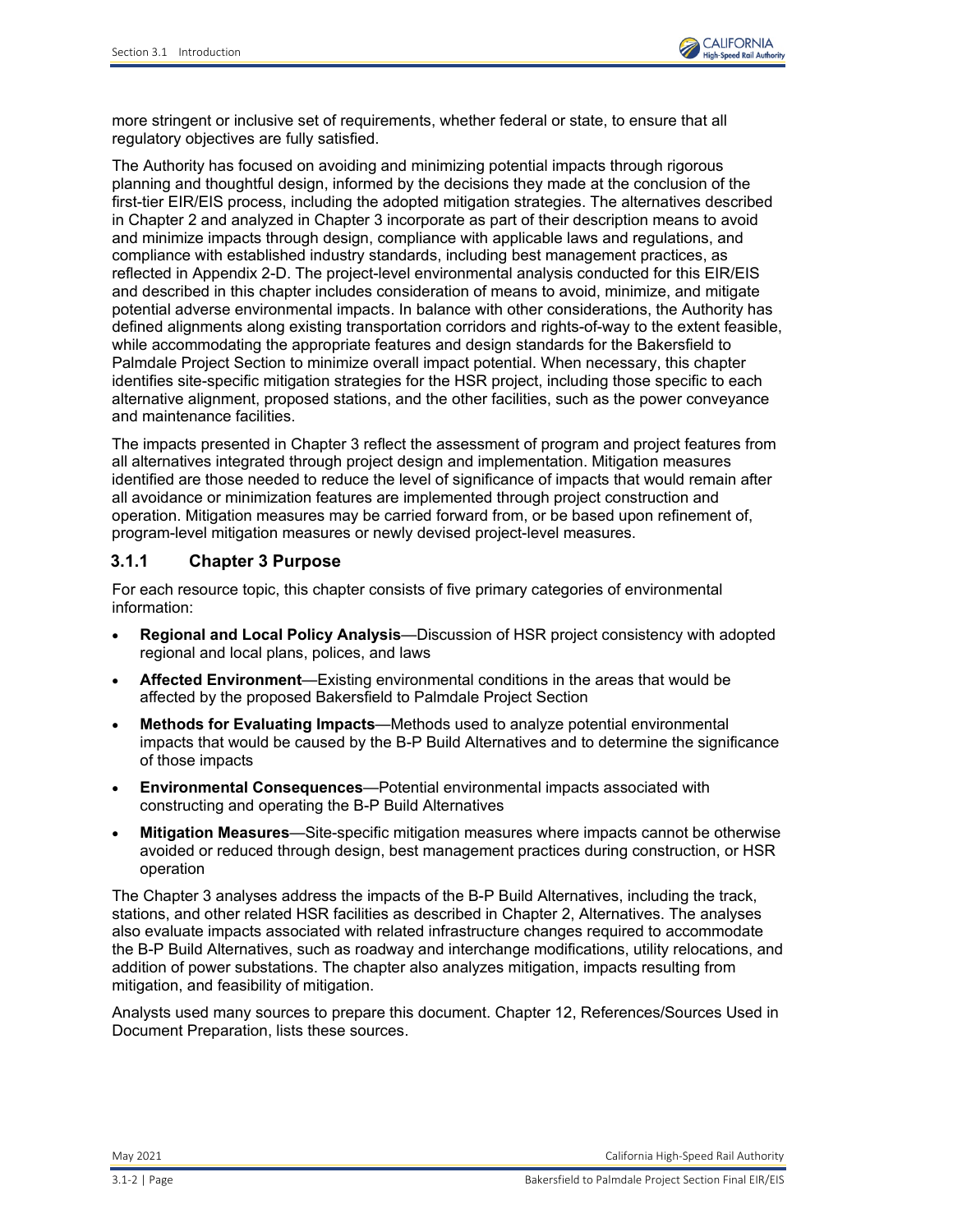

# **3.1.2 Chapter 3 Organization**

Chapter 3 presents each environmental resource topic in its own section, as follows:

- Section 3.2, Transportation\*
- Section 3.3, Air Quality and Global Climate Change\*
- Section 3.4, Noise and Vibration\*
- Section 3.5, Electromagnetic Interference and Electromagnetic Fields
- Section 3.6, Public Utilities and Energy
- Section 3.7, Biological and Aquatic Resources \*
- Section 3.8, Hydrology and Water Resources\*
- Section 3.9, Geology, Soils, Seismicity, and Paleontological Resources\*
- Section 3.10, Hazardous Materials and Wastes\*
- Section 3.11, Safety and Security
- Section 3.12, Socioeconomics and Communities\*
- Section 3.13, Station Planning, Land Use, and Development
- Section 3.14, Agricultural Farmland and Forest Land
- Section 3.15, Parks, Recreation, and Open Space
- Section 3.16, Aesthetics and Visual Quality\*
- Section 3.17, Cultural Resources\*
- Section 3.18, Regional Growth
- Section 3.19, Cumulative Impacts

The sections marked with an asterisk (\*) are supported by a technical report containing additional detailed analysis. For information on how to access and review technical reports, please refer to the Authority's website at [www.hsr.ca.gov.](http://www.hsr.ca.gov/)

## **3.1.3 Chapter 3 Content**

The project description contained in Chapter 2 is organized from north to south and divided into seven geographic areas: Bakersfield, Edison, Keene (including the César E. Chávez National Monument Design Option (CCNM Design Option)<sup>[3](#page-2-0)</sup> and the Refined CCNM Design Option<sup>[4](#page-2-1)</sup>), Tehachapi, Mojave, Lancaster, and Palmdale. In Chapter 3, information flows in the following geographic and project order: north to south for alignment alternatives and their corresponding station alternatives, followed by the Light Maintenance Facility/Maintenance-of-Way Facility (LMF/MOWF) alternatives. The project section would include one MOWF and two MOWF siding facilities. An LMF site in the Antelope Valley is being evaluated and would allow independent utility of the Bakersfield to Palmdale Project Section. The alternative alignments considered for the Bakersfield to Palmdale Project Section include four alternative alignments (Alternatives 1, 2, 3, and  $5^5$ ).

The project vicinities used for description and illustration of the affected environment and impacts center around the cities of Bakersfield, Tehachapi, Lancaster, and Palmdale. Analysts used smaller geographic areas, such as around the proposed LMF/MOWF sites or the communities of Edison, Keene, and Rosamond, to evaluate the design options within the Bakersfield to Palmdale corridor at a more detailed scale. The Bakersfield Station analyses have been incorporated by reference into this EIR/EIS, with summaries provided based on complete analyses prepared for the *Fresno to Bakersfield Section Final Supplemental EIR* (F Street Station) (Authority 2018a) and the *Fresno to Bakersfield Section: Locally Generated Alternative Final Supplemental EIS* (Authority 2019). The impacts analyses for the alignment from the F Street Station to Oswell Street are also incorporated by reference, with summaries of the analysis for this area included in applicable sections and chapters of this EIR/EIS. The Palmdale Station is included in the

<span id="page-2-0"></span><sup>&</sup>lt;sup>3</sup> The CCNM Design Option is a 7-mile optional alignment in the Keene area that was developed during the consultation process with FRA, the National Park Service, and the National Chavez Center.

<span id="page-2-1"></span><sup>4</sup> The Refined CCNM Design Option is a 15-mile optional alignment in the Keene area that was developed during the consultation process with FRA, the National Park Service, and the National Chavez Center.

<sup>&</sup>lt;sup>5</sup> Alternatives 4, 6, 7, and 8 were considered during the alternatives analysis process but were not brought forward due to issues such as constructability and cost.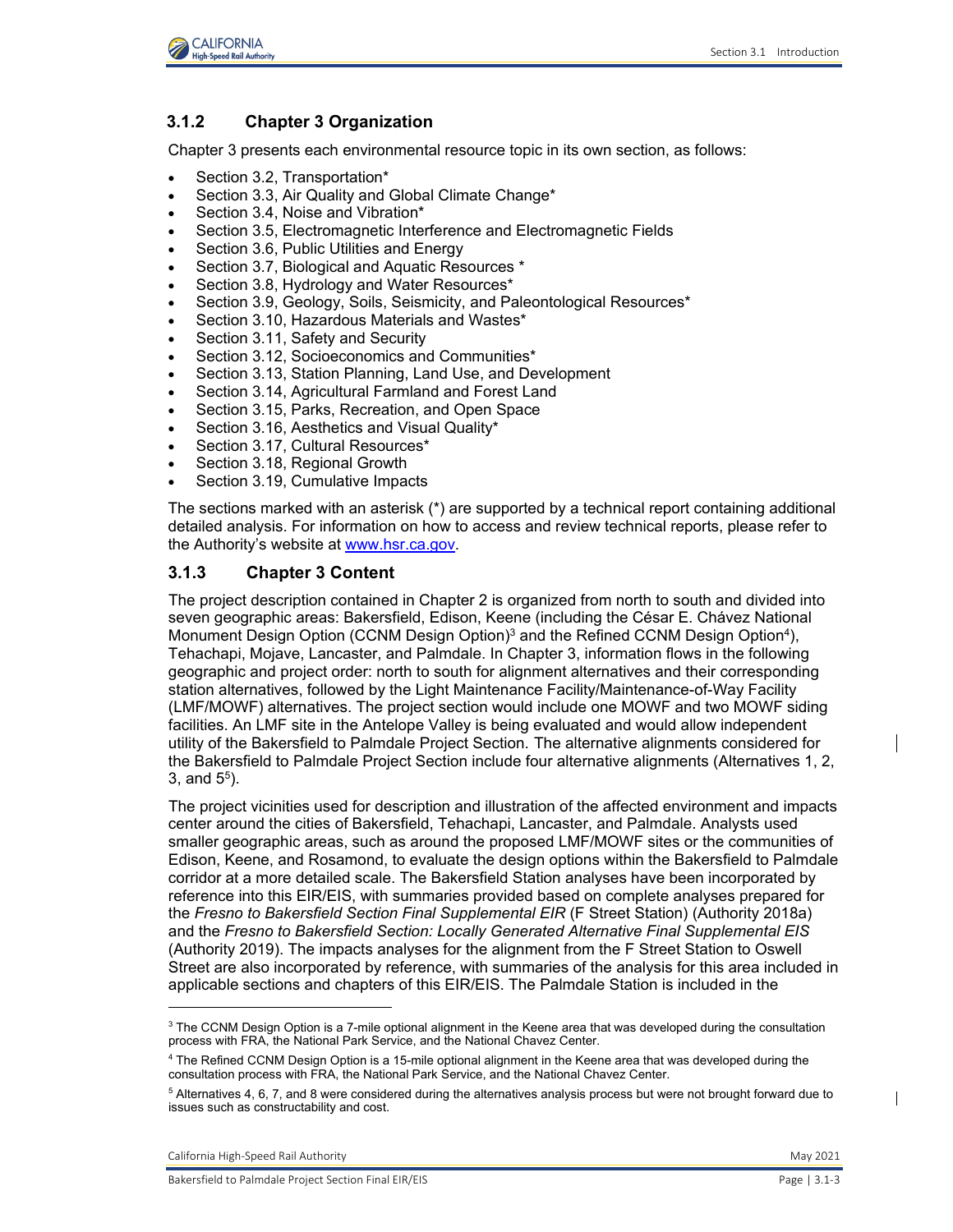

Bakersfield to Palmdale Project Section footprint, and the station-area analyses have been incorporated into this Bakersfield to Palmdale Project Section EIR/EIS. Each resource topic addressed in Chapter 3 includes the following sections.

# *3.1.3.1 Introduction*

The introduction presents the reader with an overview to the topic and the critical issues and concerns considered in the analysis.

### *3.1.3.2 Laws, Regulations, and Orders*

The laws, regulations, and orders discussion identifies the relevant regulatory framework, including topical CEQA and NEPA guidance, as well as other regulatory agency guidelines relevant to project approvals or decisions for the resource topic.

# *3.1.3.3 Regional and Local Policy Analysis*

This section describes inconsistencies or conflicts between the HSR project and adopted regional or local plans or laws pertaining to the resource topic. The extent of reconciliation and reason for proceeding without full reconciliation are also discussed. Appendix 2-H, Detailed Plan Consistency Analysis, contains detailed tables in support of the plan consistency analyses described in Chapter 3, Affected Environment, Environmental Consequences, and Mitigation Measures.

## *3.1.3.4 Methods for Evaluating Impacts*

This section describes the methods used to collect data and evaluate potential impacts. This includes the following:

## **Definition of Resource Study Area**

Resource study areas (RSA) are the geographic boundaries in which the environmental investigations specific to each resource topic were conducted. RSAs therefore vary in context by resource topic. A resource topic may have more than one RSA depending on the impacts being analyzed. Each RSA covers a geography that includes:

- Area necessary to define the characteristics and context of the resource
- Facilities or features within the project footprint and associated activities that could affect the resources



- Area necessary to determine the direct and indirect impacts of the project alternatives.
- Areas needed to implement, operate, or maintain mitigation measures
- Off-site mitigation measures and mitigation sites (including relocations)
- Areas to identify and analyze potential secondary impacts of implementing mitigation

[Figure 3.1-1](#page-4-0) illustrates the components of the RSA. The project footprint is a more focused area that includes all project components and right-of-way needed to construct and operate the HSR project. The project footprint components include the proposed HSR right-of-way and associated facilities, such as train signaling and communication facilities, intrusion protection barriers, wildlife crossing structures, traction power substations, and switching and paralleling stations. The project footprint also includes the shifts in roadway right-of-way associated with those facilities including overcrossings and interchanges—that would be modified or shifted to accommodate the HSR project, as described in Chapter 2, Alternatives. The project footprint areas of permanent effect (e.g., areas occupied by HSR project infrastructure), as well as areas of temporary impacts (e.g., construction staging areas), include the following: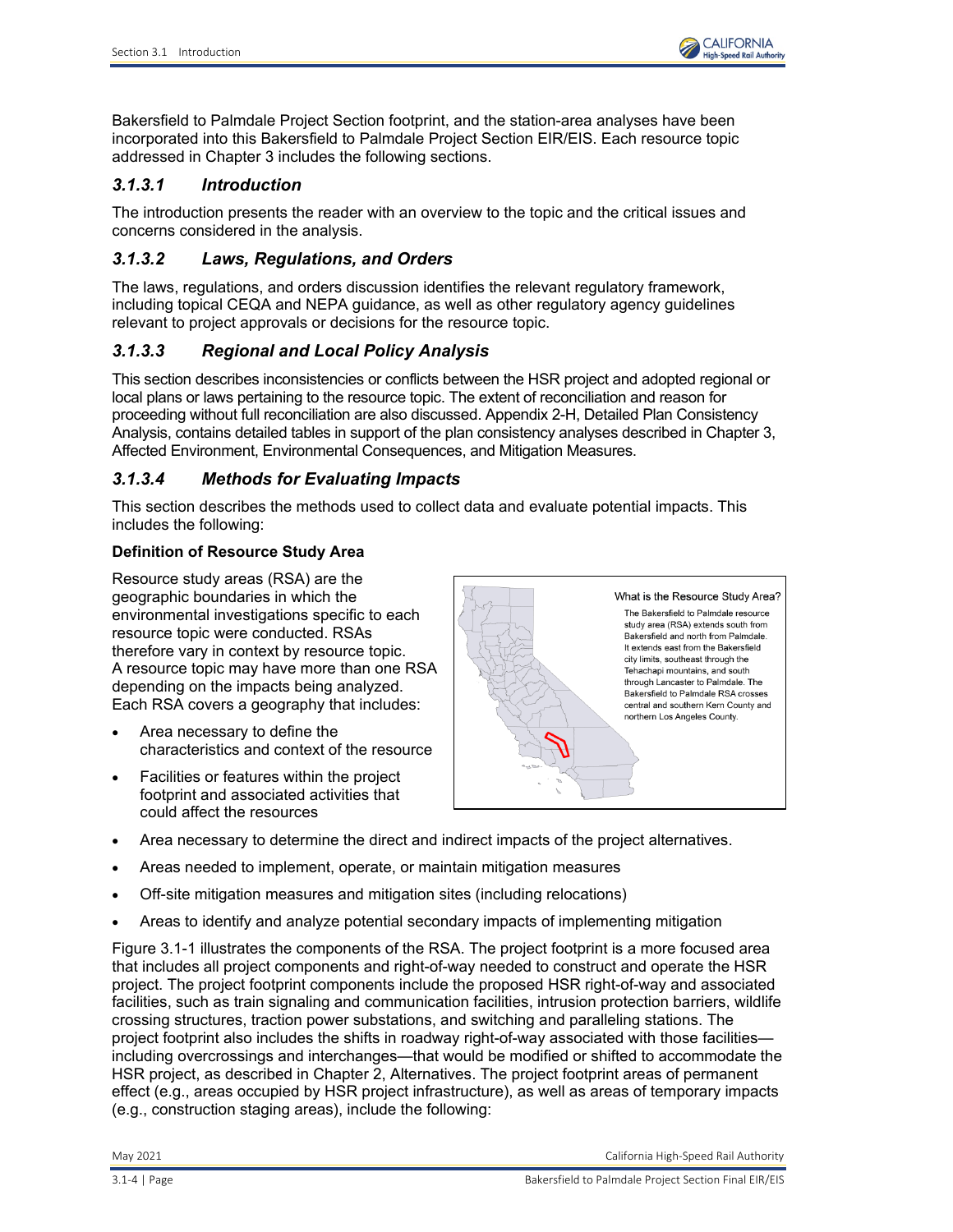



**Figure 3.1-1 Typical Resource Study Area**

<span id="page-4-0"></span> $9/12/16$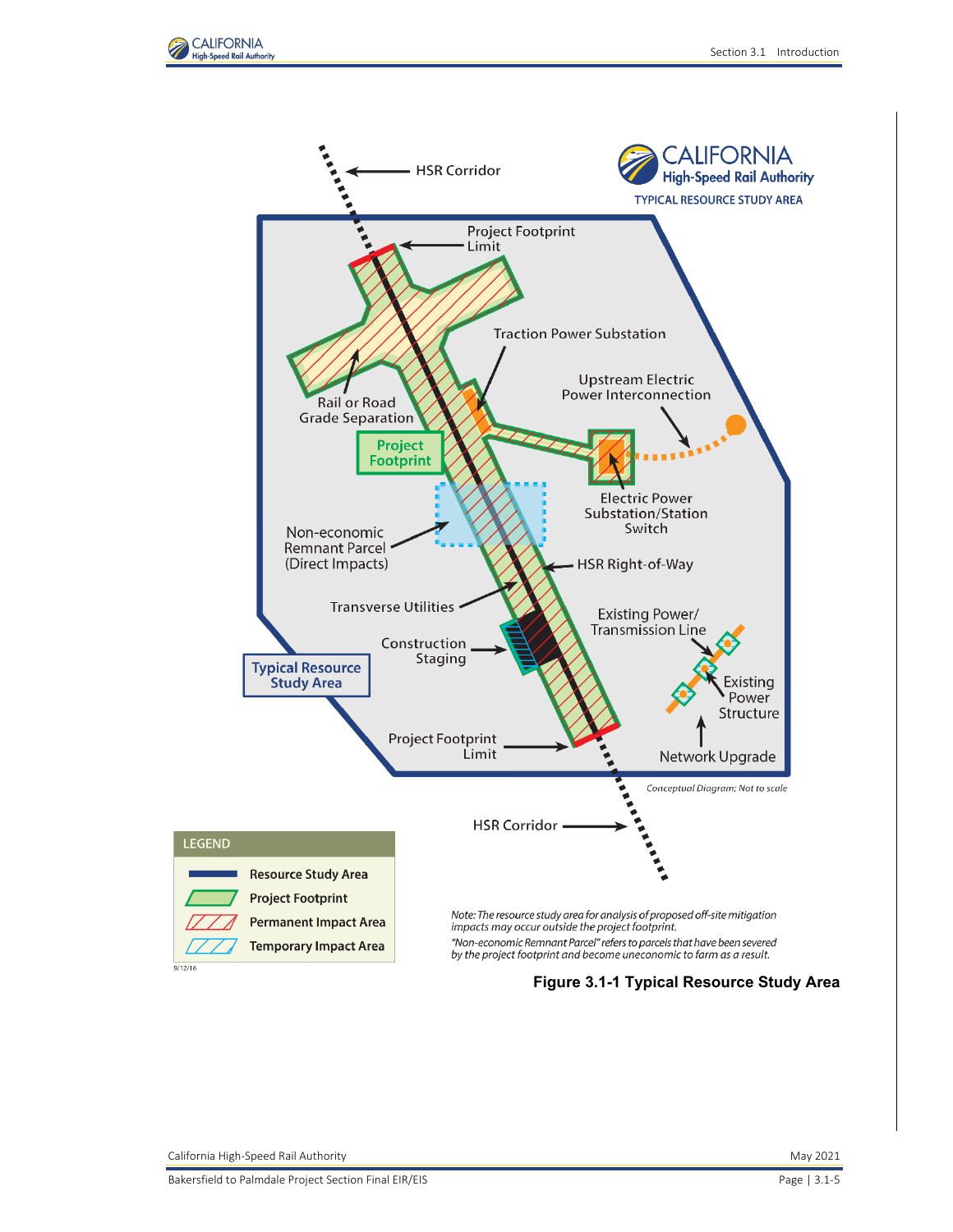- **HSR Right-of-Way**—The typical minimum right-of-way for HSR implementation would be 130 feet. This dimension may be expanded in rural areas to accommodate wildlife crossings and in mountainous areas to accommodate the topography, or it may be reduced to 80 feet in constrained urban areas.
- **HSR Guideway**—The HSR system would travel on different track types with varying profiles. Low, near-the-ground tracks are at-grade; higher tracks are elevated or on retained fill (earth); and below-grade tracks are in a retained cut or tunnel. Types of bridges that might be built include full channel spans, large box culverts, or, for some wider river crossings, limited piers within the ordinary high water channel.
- **Grade Separations**—A safely operating HSR system consists of a fully grade-separated and access-controlled guideway. Grade separations may occur in several scenarios, including roadway overcrossings or undercrossings, and elevated HSR road crossings.
- **Traction Power Substations**—Three substations would be located within Kern County for this project section. Each would require a 32,000-square-foot (or 200-foot by 160-foot) site adjacent to the HSR alignment.
- **Switching and Paralleling Stations**—Nine paralleling stations and three switching stations would be located within Kern County for this project section. Two paralleling stations and one switching station would also be located within Los Angeles County. Each switching station would need a site of approximately 14,400 square feet (generally 160 by 90 feet), and each paralleling station would need a site of approximately 9,600 square feet (generally 120 by 80 feet) adjacent to the proposed HSR alignment.
- **Communications Facilities**—Most communications equipment and 100-foot-tall radio towers would be co-located with traction power, tunnel portal, and train control facilities. Standalone communications facilities would be placed where spacing between the co-location sites exceeds 3 miles.
- **Utility Connections**—The right-of-way required for new power transmission lines to provide a utility connection between electrical power substations and station switching facilities is included in the project footprint.
- **Utility Relocations**—The construction of the HSR project may require the relocation of existing utility lines. The additional right-of-way required to accommodate these relocations is included in the project footprint.
- **HSR Stations**—The Bakersfield Station at F Street was evaluated in the Fresno to Bakersfield project section and is incorporated here by reference. The Palmdale Station is evaluated here in the Bakersfield and Palmdale Project Section. The station and its associated structures, including parking, are analyzed as city blocks.
- **Maintenance Facilities**—The HSR system includes four types of maintenance facilities: MOWFs, maintenance of infrastructure siding facilities, heavy maintenance facilities, and LMFs. The HSR system would require one heavy maintenance facility. The design and spacing of maintenance facilities along the HSR alignment would require the Bakersfield to Palmdale Project Section to include two maintenance of infrastructure siding facilities: an LMF and a MOWF. The Authority is evaluating the feasibility of locating the HSR LMF and an MOWF in the Bakersfield to Palmdale Project Section. Potential sites for each facility, as well as a colocated LMF/MOWF, are situated in the Antelope Valley. The Authority's decision on the optimum location of an LMF and an MOWF is expected to be based on the following factors:
	- Consistency with local plans and policies
	- Minimization of environmental and socioeconomic impacts<br>- Operational considerations and costs
	- Operational considerations and costs

Once the optimum maintenance facility location(s) are determined during the final stages of design, the site(s) would be incorporated into the project-level environmental document of the affected project section for further evaluation. Additional discussion of maintenance facilities can be found in Chapter 2, Alternatives, of this EIR/EIS.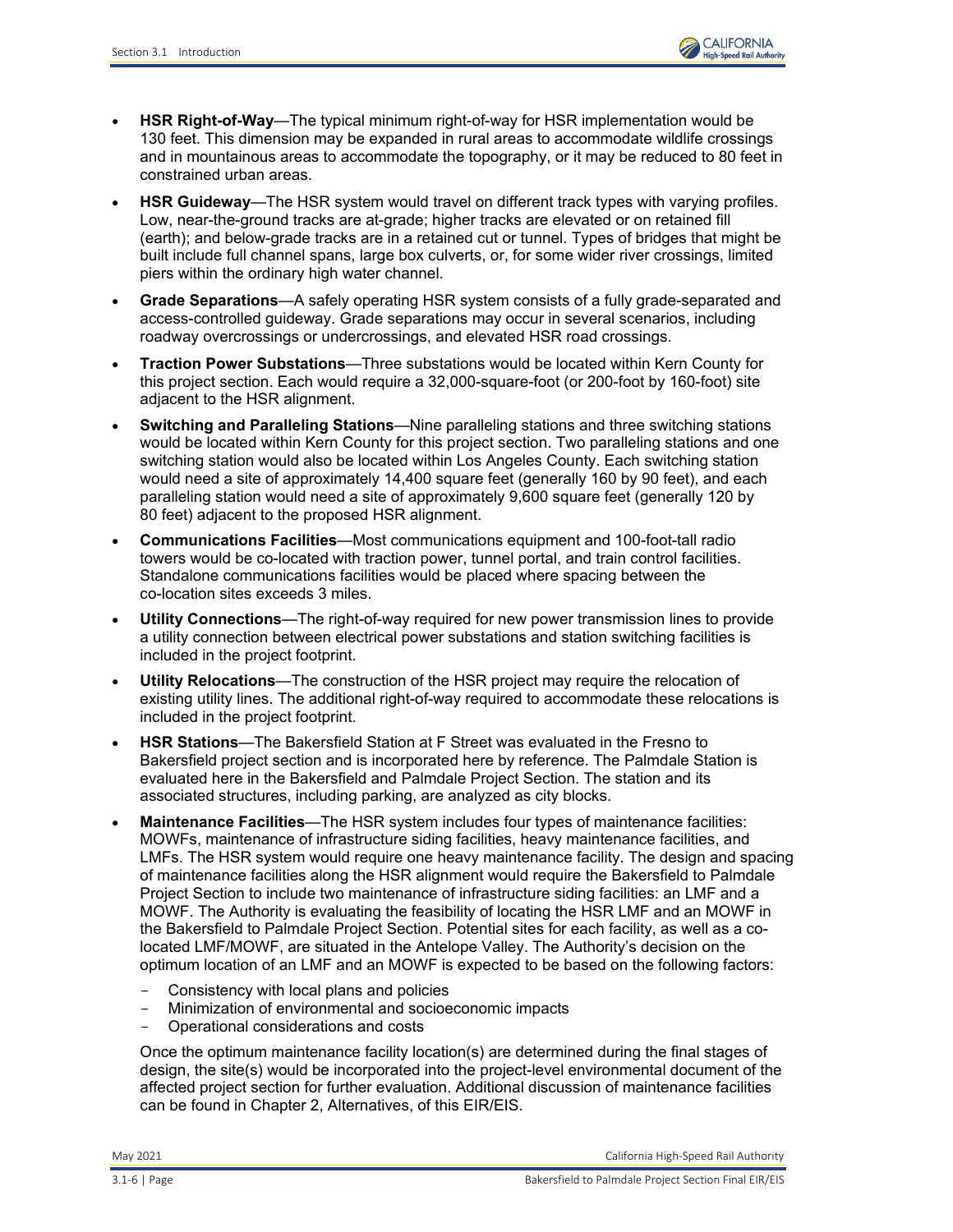

- **Project Roadway Modifications**—These changes would have varying right-of-way and distance from the HSR right-of-way [\(Figure 3.1-2\)](#page-6-0) and would include access roads, realignment of existing crossings, and new roadway overcrossings and undercrossings over and under the HSR right-of-way.
- **Temporary Construction Areas**—The project footprint includes the identification of areas needed for construction staging, as well as the location of areas that may be necessary for temporary relocation of facilities during the construction process.



**Figure 3.1-2 Typical Shifts of Roadways and Other Infrastructure**

<span id="page-6-0"></span>The project footprint is shown in the Bakersfield to Palmdale Project Section Footprint Mapbook, which was made available on the Authority's website as part of circulation of the Draft EIR/EIS. This mapbook has been updated and included in the Final EIR/EIS as Appendix 3.1-C for ease of reference.

The HSR project would require acquisition of property necessary for project operation. When the remnant portion of an acquired parcel beyond the right-of-way is too small to sustain current use without other modifications, it would also be acquired. These remnant parcels would not be used for construction and would be considered for sale after project construction if the Authority determines it has no long-term need for them. They would not be part of the finished project, nor would they be within the HSR right-of-way limits. The LMF sites and other identified sites along the alignment would be considered for construction staging. However, the Authority may conduct various management and maintenance activities (e.g., vegetation management, site security) on such parcels. Property management activities would be designed to avoid impacts; if, once the actual site conditions are known and there would be potential for an impact, a separate environmental evaluation would be triggered.

The Authority will not acquire temporary construction staging areas through the right-of-way acquisition process. It will be the responsibility of the Design-Build Contractor to negotiate with property owners to secure access and temporary use of their properties for staging or laydown areas. To provide the Design-Build Contractor with sufficient potential staging areas, this EIR/EIS identifies temporary construction staging areas on vacant parcels located adjacent to or near

California High-Speed Rail Authority **May 2021** 2021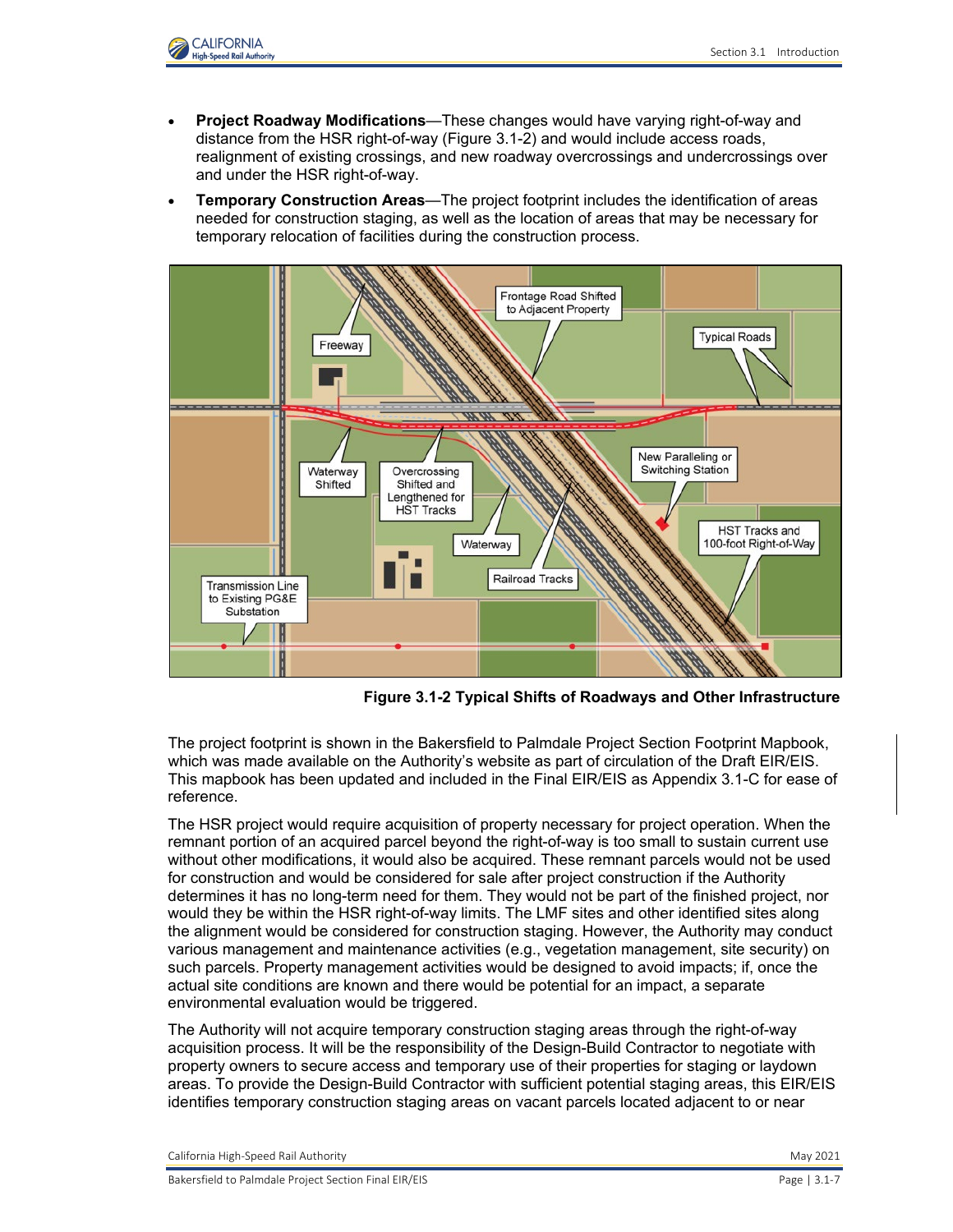parts of the project that would require construction staging and laydown areas (e.g., bridges, elevated structures). This EIR/EIS then evaluates the impacts from all the potential construction staging areas. The resulting analysis is conservative because it assumes all staging areas will be used, and it identifies impacts by parcel boundaries rather than the actual number of acres that may be necessary for staging or storage of materials, which may be less than the parcel size.

#### **Impact Avoidance and Minimization Features**

The B-P Build Alternatives incorporate standardized HSR features to avoid and minimize impacts. These features are referred to as IAMFs. IAMFs may involve the development of a plan or program (such as a dust control plan to minimize impacts on air quality) or may require or restrict an action (such as limiting construction material delivery hours to minimize impacts on traffic during peak travel times) to incorporate project design features that are unique to the project section.

IAMFs are incorporated into the B-P Build Alternatives. The IAMFs would be implemented by the Authority as an integral part of the B-P Build Alternatives if the project is approved. The Authority must implement IAMFs during project design and construction. As such, the analysis of impacts of the B-P Build Alternatives in each resource section factors in all applicable IAMFs. The IAMFs that would be applied to the B-P Build Alternatives are abbreviated "IAMF" and numbered in the order identified in the section. For example, the first IAMF for air quality impacts is AQ-IAMF#1, and for aesthetics and visual quality impacts is AVQ-IAMF#1. Appendix 2-E, California High-Speed Rail: Impact Avoidance and Minimization Features, provides a detailed description of the IAMFs included as part of the B-P Build Alternatives' design.

As discussed below, mitigation measures also are being considered as potential additional methods to further reduce, compensate for, or offset impacts of the B-P Build Alternatives. If adopted at the conclusion of the environmental review process, mitigation measures also would be implemented as part of the B-P Build Alternatives (Section 3.1.3.7, Mitigation Measures).

#### **Method for Determining Impacts under NEPA**

Each resource section describes the methods and data sources analysts used for identifying impacts on that resource. The methods for analysis vary by resource and rely on both quantitative and qualitative techniques. For many resource topics, fieldwork was conducted to collect data to support the impacts analysis.

While the terms *context* and *intensity* (including duration) themselves are not used in this analysis, these concepts are employed to fully illustrate the impacts and facilitate comparison between alternatives. *Context* refers to the environment in which a proposed project occurs and may include affected interests of resources, the specific locality, the region, or society as a whole, depending on the resource. *Intensity* refers to the severity of the impact; its analysis encompasses the type, quality, and sensitivity of the resource involved; the location and extent of the impact; the duration of the impact; whether the action threatens a violation of federal or state law or requirements imposed for the protection of the environment; and other intensity considerations (40 C.F.R. 1508.27). Under NEPA, once a decision to prepare an EIS is made, the analysis focuses on the magnitude of the impact; no explicit determination of significance is made for individual impacts.

### **Method for Determining Significance under CEQA**

In contrast to NEPA, CEQA requires the identification of each "significant effect on the environment" resulting from the project and uses a thresholds-based approach to determine significance (State CEQA Guidelines §§15064(a) and 15126.4). All significant impacts on the environment must be disclosed and mitigated, if feasible. For each resource topic, analysts use impact thresholds (e.g., above the impact threshold) to determine whether proposed mitigation measures would be capable of reducing the magnitude and severity of adverse impacts to a less than significant level (e.g., below the impact threshold). These impact thresholds, also called significance criteria, generally describe whether impacts would be considered significant because there would be a substantial, or potentially substantial, adverse change in any of the physical conditions within the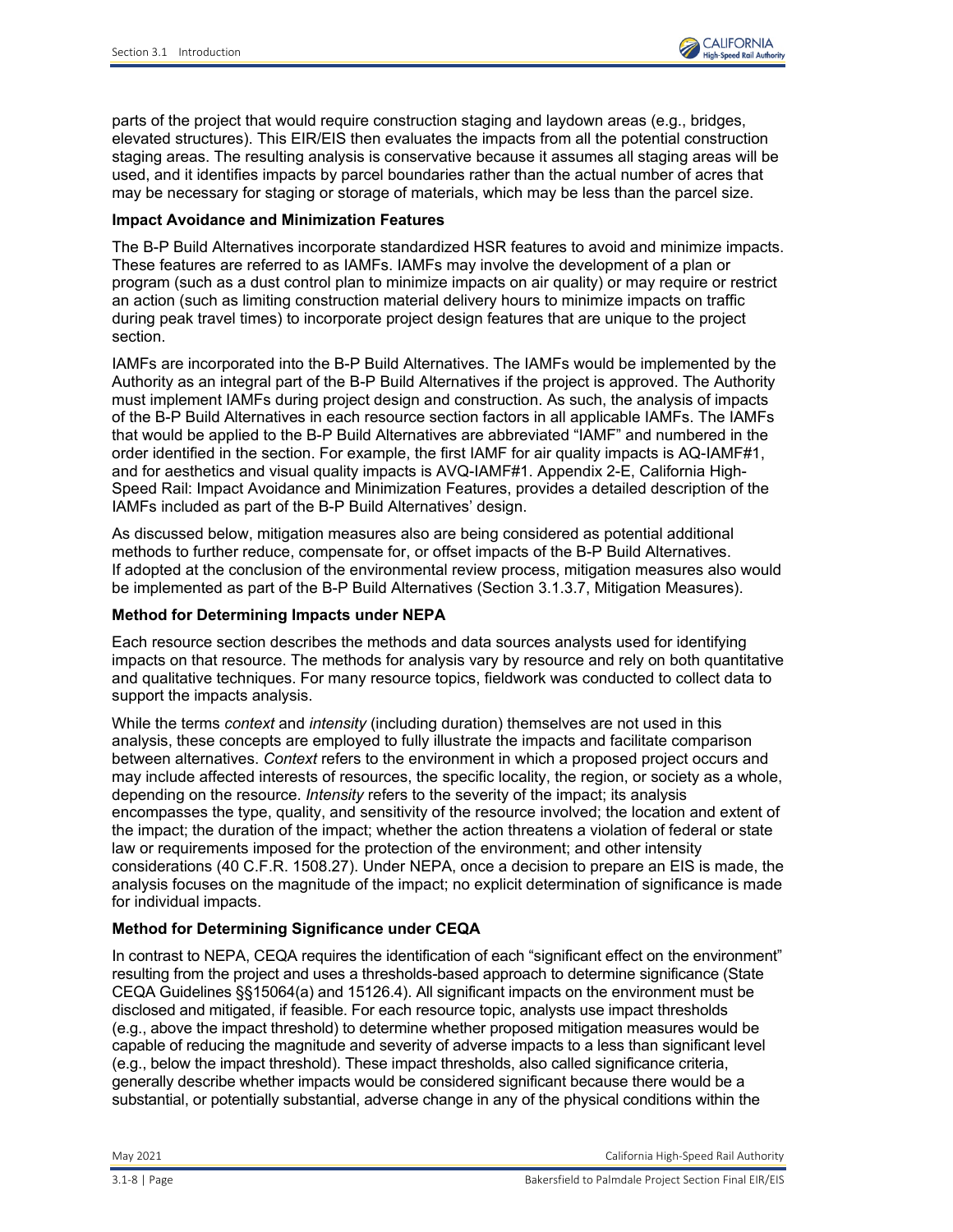

area affected by the project. Where possible, significance criteria use state or federal standards. For example, air quality significance criteria follow the state and federal ambient air quality standards; noise significance criteria use thresholds defined by FRA. In other cases (for example, the visual resources analysis), the significance criteria rely on guidelines and policies, assessment methodologies such as those used by FRA, and standards of professional practice.

Because of the difference in the approach to the determinations of significance under NEPA and CEQA, impacts determined to be significant under CEQA will not have a similar label under NEPA.

# *3.1.3.5 Affected Environment*

The description of the affected environment summarizes the existing conditions of resources that are sensitive or protected, or that could be impacted by the HSR project, and associated physical changes. The information focuses on environmental commitments, data, and issues for analyzing potential effects. Information in the affected environment discussion is presented for the entire Bakersfield to Palmdale Project Section, including a discussion of the regional context.

The affected environment discussions describe the existing conditions provided in the most recent, publicly available data or collected during fieldwork conducted from 2014 to 2016.

### *3.1.3.6 Environmental Consequences*

The environmental consequences discussion describes the potential environmental impacts of the No Project Alternative and the B-P Build Alternatives by 2040, and the planning horizon for this analysis. Some topic areas (transportation, air quality, and energy) include additional discussion of the impacts of the B-P Build Alternatives in the opening year, or "date of implementation" of HSR operations, as described more specifically in the individual chapters.<sup>[7](#page-8-0)</sup> The discussion of the potential impacts of each alternative is organized by geographic segment and presented in the occurrence timeframe of construction or operations. For the purposes of the environmental analysis in this EIR/EIS, construction years are assumed based on the latest information available at the time the environmental analysis was performed. The construction years identified at the time of the environmental analysis are March 2018 to June 2025, with peak construction activity occurring in 2021. Actual construction years may occur later than those assumed in the environmental analysis. Evaluations of direct and indirect project impacts reflect the integration of project features to avoid or minimize impacts (IAMF), as well as mitigation commitments derived from the 2005 *Final Program Environmental Impact Report/Environmental Impact Statement (EIR/EIS) for the Proposed California High-Speed Train System* (Authority and FRA 2005), the 2008 *Bay Area to Central Valley High-Speed Train Final Program Environmental Impact Report/Environmental Impact Study (EIR/EIS)* (Authority and FRA 2008), and the 2012 *Bay Area to Central Valley High-Speed Train Partially Revised Final Program Environmental Impact Report (EIR)* (Authority 2012) (as appropriate to the geographic location of the project section). This evaluation of direct and indirect project impacts will occur with consideration of IAMFs, but before implementation of project mitigation measures. The explanations of the impacts include the context, intensity, duration of the impact, other impact characteristics as appropriate (e.g., no effect, impact, or beneficial effect), and the consideration of mitigation measures as required by NEPA. Operational impacts that would occur during the incremental stages of HSR project implementation and that would change with build out of the project are considered interim. Intermittent impacts are those that are not continuous but recur throughout the life of the system on an episodic or occasional basis. Permanent impacts are those that are continuous throughout the life of the Bakersfield to Palmdale Project Section. As described above, the analysis of environmental consequences includes determination of significance under CEQA using the approach mandated by the act.

<span id="page-8-0"></span> $^7$  For purposes of the analysis in this Final EIR/EIS, assumptions from the 2016 Business Plan were used, including an existing conditions baseline of 2015, an opening year of HSR operations of 2029, and a horizon year for HSR operations of 2040.

California High-Speed Rail Authority May 2021 **May 2021**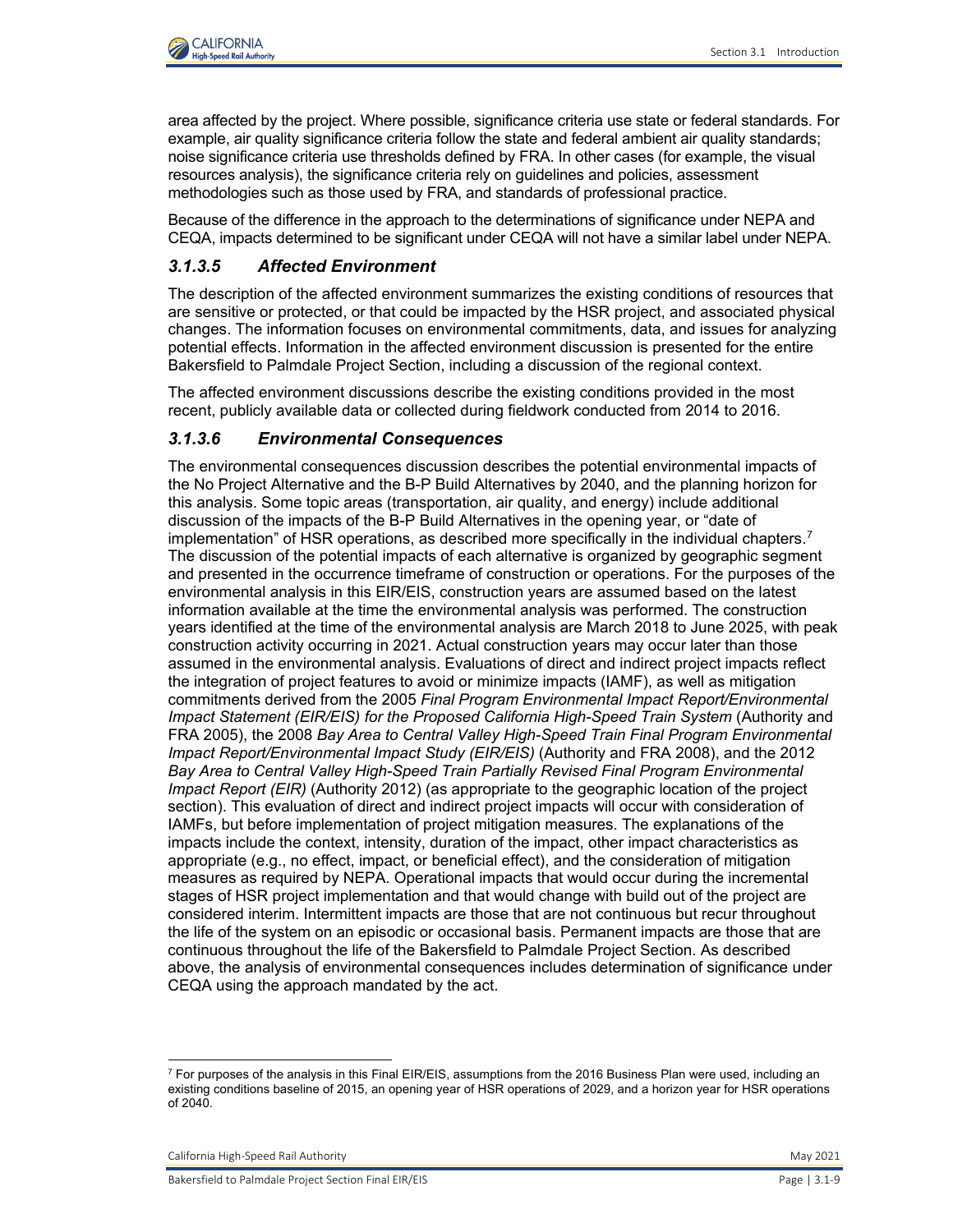

#### **Construction Impacts**

The Environmental Consequences discussion addresses construction impacts for each of the sections identified in the Affected Environment chapter. Both temporary (short-term) and permanent (long-term) impacts are associated with the construction of the HSR Build Alternative. Construction impacts that occur for a limited time only are considered temporary (e.g., short-term ground disturbance, construction staging and activities, construction associated with implementing mitigation measures). Construction impacts that continue long term are permanent (e.g., land conversion, removal of habitat, elimination of at-grade crossings, construction of permanent structures). For each alignment alternative, these impacts are discussed in comparison to the other B-P Build Alternatives, as well as the existing condition or No Project Alternative.

#### **Operations Impacts**

The Environmental Consequences discussion addresses operational impacts for each of the sections identified in the Affected Environment chapter. Operational impacts are permanent impacts related to operation and maintenance of the HSR alignment. HSR system operations and related improvements, such as maintenance facilities and roadway modifications, are included in the operational impacts discussion. For each alignment alternative, these impacts are discussed in comparison to the other B-P Build Alternatives, as well as the existing condition or No Project Alternative.

To fully understand a proposed project's environmental implications, CEQA and NEPA require that its effects be examined in conjunction with other past, present, and reasonably foreseeable projects. Section 3.19, Cumulative Impacts, discusses cumulative impacts for each resource and the relative importance of the HSR project's contribution to any significant cumulative impact.

#### **Ridership Forecasts and Impacts Analysis**

The ridership forecasts used in this environmental analysis correspond to forecasts in the 2016 Business Plan and are based on probability of occurrence. The "medium" forecast (42.8 million) is lower than the "high" forecast but has a higher likelihood of occurrence. For impacts analyses that are related to the level of ridership on the HSR system, the medium and high ridership forecasts provide conservative estimates that have been applied as follows.

The high ridership forecast (56.8 million) provides for a conservative assessment of adverse impacts in these areas:

- **Section 3.2: Transportation**—Analysis of transportation effects from increased traffic around station areas
- **Section 3.3: Air Quality and Global Climate Change**—Analysis of localized air quality effects from increased traffic around station areas
- **Section 3.4: Noise and Vibration**—Analysis of noise effects from increased traffic around station areas

The use of the high ridership forecast for these analyses ensures a conservative disclosure of a higher level of adverse environmental effects that could occur if ridership reaches the 2040 forecast of 56.8 million passengers. If HSR ridership proves to be lower than the 56.8 million forecast, adverse environmental impacts will also be lower. However, while a lower level of ridership would reduce adverse environmental impacts, it would also reduce the environmental benefits of the HSR system (e.g., transportation, air quality, and energy).

The medium ridership forecast (42.8 million) provides for a conservative assessment of environmental benefits in these areas:

- **Section 3.2: Transportation**—Analysis of traffic effects on the regional highway network from reducing automobile vehicles miles traveled
- **Section 3.3: Air Quality and Global Climate Change**—Analysis of effects on air quality and greenhouse gases from reducing vehicles miles traveled, air travel, and energy use

May 2021 California High-Speed Rail Authority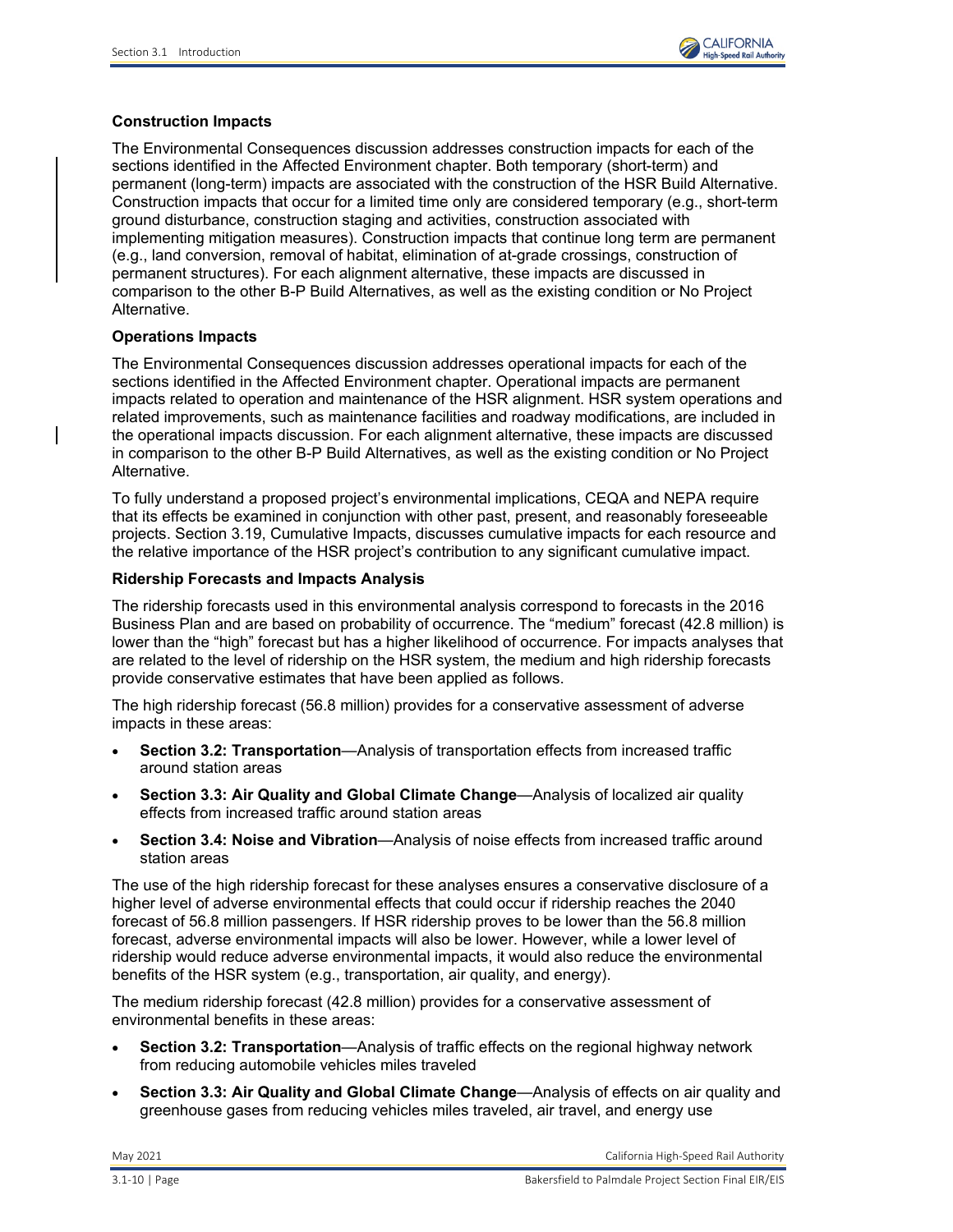

• **Section 3.6: Public Utilities and Energy**—Analysis of energy effects from reducing fossil fuel consumption for automobile, air, and conventional rail travel

The use of the medium ridership forecast for these analyses ensures a conservative disclosure of a lower level of environmental benefit that could occur if ridership reaches the 2040 forecast of 42.8 million passengers rather than the higher forecast of 56.8 million riders. If HSR ridership proves to be higher than the 42.8 million forecast, environmental benefits will also be higher, but will also bring a higher level of impact as described above.

Since the 2016 Business Plan forecasts were developed, the Authority has adopted its 2018 Business Plan, which was accompanied by updated forecasts (the *2016 Business Plan: Ridership and Revenue Forecasting Technical Supporting Document* [Authority 2016a] and the *2018 Business Plan: Technical Supporting Document: Ridership & Revenue Forecasting* [Authority 2018b]). The 2016 and 2018 Business Plan ridership forecasts were developed using the same travel forecasting model; the forecasts differ due to changes in the model's inputs, including the HSR service plan, demographic forecasts, estimates of automobile operating costs and travel times, and airfares. The medium ridership forecast for 2040 decreased by 6.5 percent, from 42.8 to 40 million, and the high ridership forecast decreased by 10.1 percent, from 56.8 to 51.6 million. In addition, the 2018 Business Plan assumes an opening year of 2033 rather than 2029 for the full Phase 1 system (Authority 2016b, 2018b).

The Authority released a Draft 2020 Business Plan in February 2020 for public review and comment. The plan's final adoption was expected at the December 2020 Board meeting for submittal to the Legislature by December 15, 2020. However, in coordination with the Legislature, the deadline for adoption of a Final 2020 Business Plan was extended. A Revised Draft 2020 Business Plan was released for public review on February 9, 2021. The 2020 Business Plan was adopted by the Authority Board of Directors on March 25, 2021, and submitted to the state legislature on April 12, 2021. The 2020 Business Plan forecasts were developed using the same travel forecasting model as the 2016 and 2018 Business Plans, updated for population and employment forecasts. As a result, the ridership forecasts did not change. The Phase 1 medium ridership forecast for 2040 is 38.6 million, and the high ridership forecast is 50.0 million (Authority 2021).

To the extent that the lower ridership levels projected in the 2018 Business Plan or the 2020 Business Plan result in fewer trains operating in 2040, the impacts associated with the train operations in 2040 would be somewhat less than the impacts presented in this EIR/EIS, and the benefits accruing to the project (e.g., reduced vehicles miles traveled, reduced greenhouse gas emissions, and reduced energy consumption) also would be somewhat less than the benefits presented in this EIR/EIS. As with the impacts, the benefits would continue to build and accrue over time and would eventually reach the levels discussed in this EIR/EIS for the Phase 1 system.

#### **Modifications to the Proposed Project after Draft EIR/EIS**

Chapter 2, Alternatives, of this Final EIR/EIS describes modifications the Authority has made to the project design since publication of the Draft EIR/EIS. Some design modifications have been made in response to comments on the Draft EIR/EIS or requests from public agencies and other stakeholders within the Bakersfield to Palmdale Project Section. Other design modifications have been made to improve the design, reduce impacts of the project, or to reduce project construction costs. These design modifications have been incorporated into the design of each alternative. Refer to Appendix 3.1-B, Evaluation of Various Engineering Refinements Since the Publication of the Draft EIR/EIS, for additional analysis of these refinements.

This Final EIR/EIS discusses where these design modifications have resulted in changes to the environmental impacts described in the Draft EIR/EIS, in both narrative and in changes to impact tables. For example, the Introduction section of Section 3.2, Transportation, first provides a bullet list summarizing the substantive changes that have been made since publication of the Draft EIR/EIS. Section 3.2.6, Environmental Consequences, then discusses any substantive changes to project impacts that resulted from the design modifications. The tables in Section 3.2.6 have been updated to indicate levels-of-service at each road crossing after these refinements have been

California High-Speed Rail Authority May 2021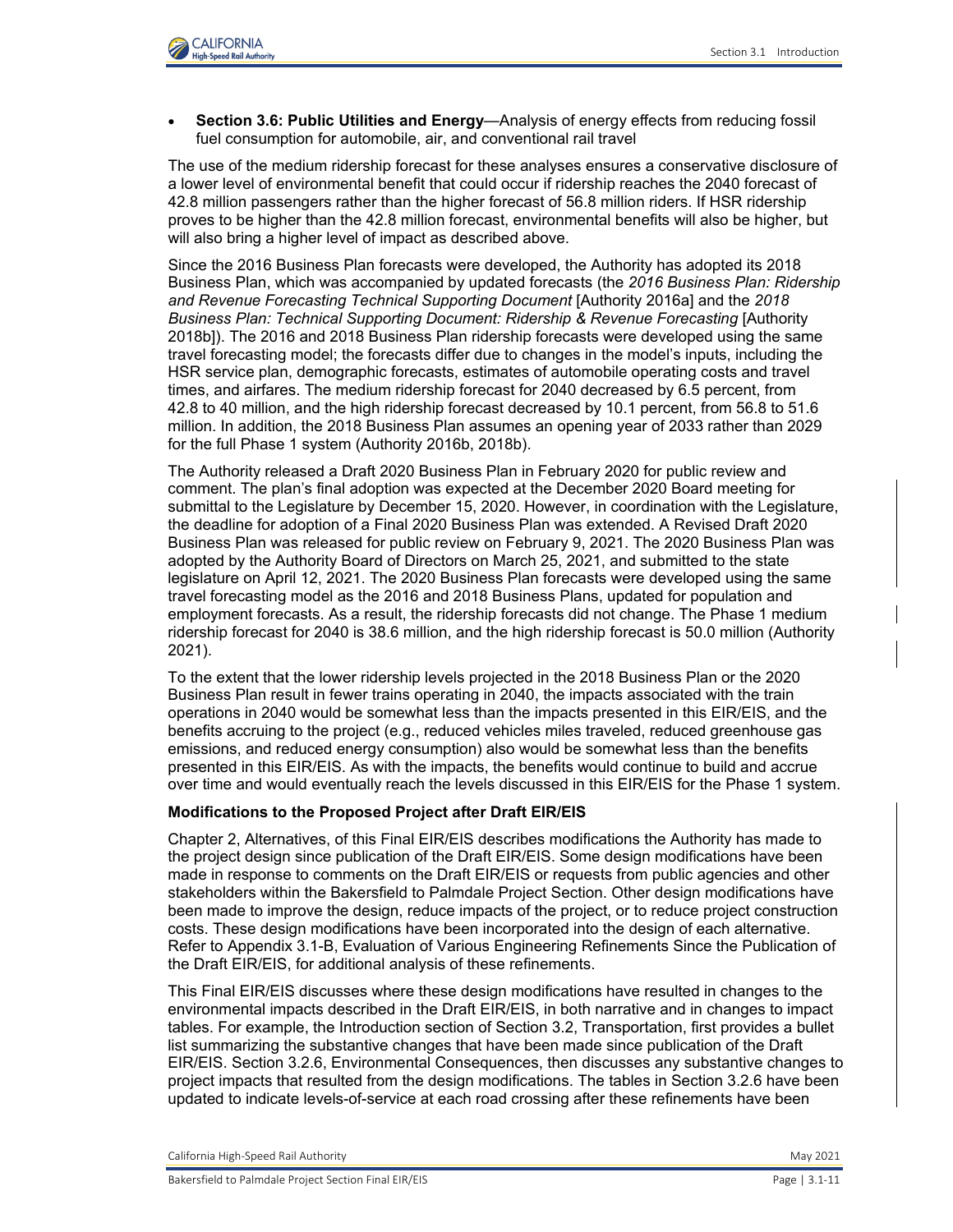incorporated for each alternative and design option (for example, see Table 3.2-22, Roadway Levels-of-Service, Future Year [2040] No Project and Future Year [2040] Plus Project Conditions).

# *3.1.3.7 Mitigation Measures*

NEPA requires federal agencies to identify potentially adverse effects and discuss potential measures to mitigate those impacts. This is accomplished through application of the IAMFs that are part of the project design and the mitigation measures proposed in this EIR/EIS. CEQA requires that each significant impact of a project be identified and that feasible mitigation measures be stated and implemented. Mitigation measures are identified for both significant construction-period and operational impacts. A list of the standardized mitigation measures can be found in Appendix 3.1-A.

The Mitigation Measures section identifies possible measures to avoid, minimize, rectify, reduce, eliminate, or compensate for significant adverse effects. If no mitigation measures are required, this section is not included. The mitigation measures are based on the mitigation strategies presented in the Final Statewide Program EIR/EIS (Authority and FRA 2005), the Bay Area to Central Valley Program EIR/EIS (Authority and FRA 2008; Revised Final EIR/EIS 2010), and the Partially Revised Final Statewide Program EIR/EIS (Authority and FRA 2012) as they may apply to the Bakersfield to Palmdale Project Section. The programmatic mitigation strategies in the Program EIR/EISs provided a foundation for crafting mitigation measures, and additional mitigation measures specific to the Bakersfield to Palmdale Project Section were identified where appropriate. The mitigation measures proposed for the HSR project are abbreviated "MM" and numbered in the order identified in the section. For example, the first mitigation measure for air quality impacts is AQ-MM#1, and the first mitigation measure for aesthetics and visual resources is AVR-MM#1. Mitigation measures may skip particular numbers if a statewide mitigation measure does not apply to the Bakersfield to Palmdale Project Section.

The impacts analysis for the portion of the alignment from the F Street Station to Oswell Street, including applicable mitigation measures, has been incorporated by reference into this EIR/EIS from the *Fresno to Bakersfield Section Final Supplemental EIR* (Authority 2018a) and *Fresno to Bakersfield Section Locally Generated Alternative Final Supplemental EIS* (Authority 2019). The following provides a general guide as to how the mitigation measures from these two documents have been incorporated into the applicable sections and chapters of this EIR/EIS.

- Some mitigation measures identified in the *Fresno to Bakersfield Section Locally Generated Alternative Final Supplemental EIS* are also listed in this Final EIR/EIS where necessary to mitigate project impacts occurring in the portion of the alignment from the F Street Station to Oswell Street.
- Additional mitigation measures are identified to mitigate impacts occurring in the portion of the alignment from Oswell Street to the Palmdale Station.
- In some instances, the mitigation measures for the F Street Station to Oswell Street portion of the alignment may be duplicative of mitigation measures for the Oswell Street to Palmdale Station portion of the alignment. Although the language of the measures may differ slightly, the differences do not represent any material difference in the substance and scope of the measures. (See, for example, Section 3.4 discussing noise and vibration.) For clarity, both are presented.
- In other instances, the substantive requirements in the listed mitigation measures from the *Fresno to Bakersfield Section Final Supplemental EIR* and *Fresno to Bakersfield Section Locally Generated Alternative Final Supplemental EIS* have been incorporated into IAMFs per the Authority's most recent publication of IAMFs (Appendix 2-E), and thus are described as IAMFs for the portion of the alignment from Oswell Street to the Palmdale Station. (See, for example, Section 3.7 discussing biological resources and wetlands.) For clarity, both are presented.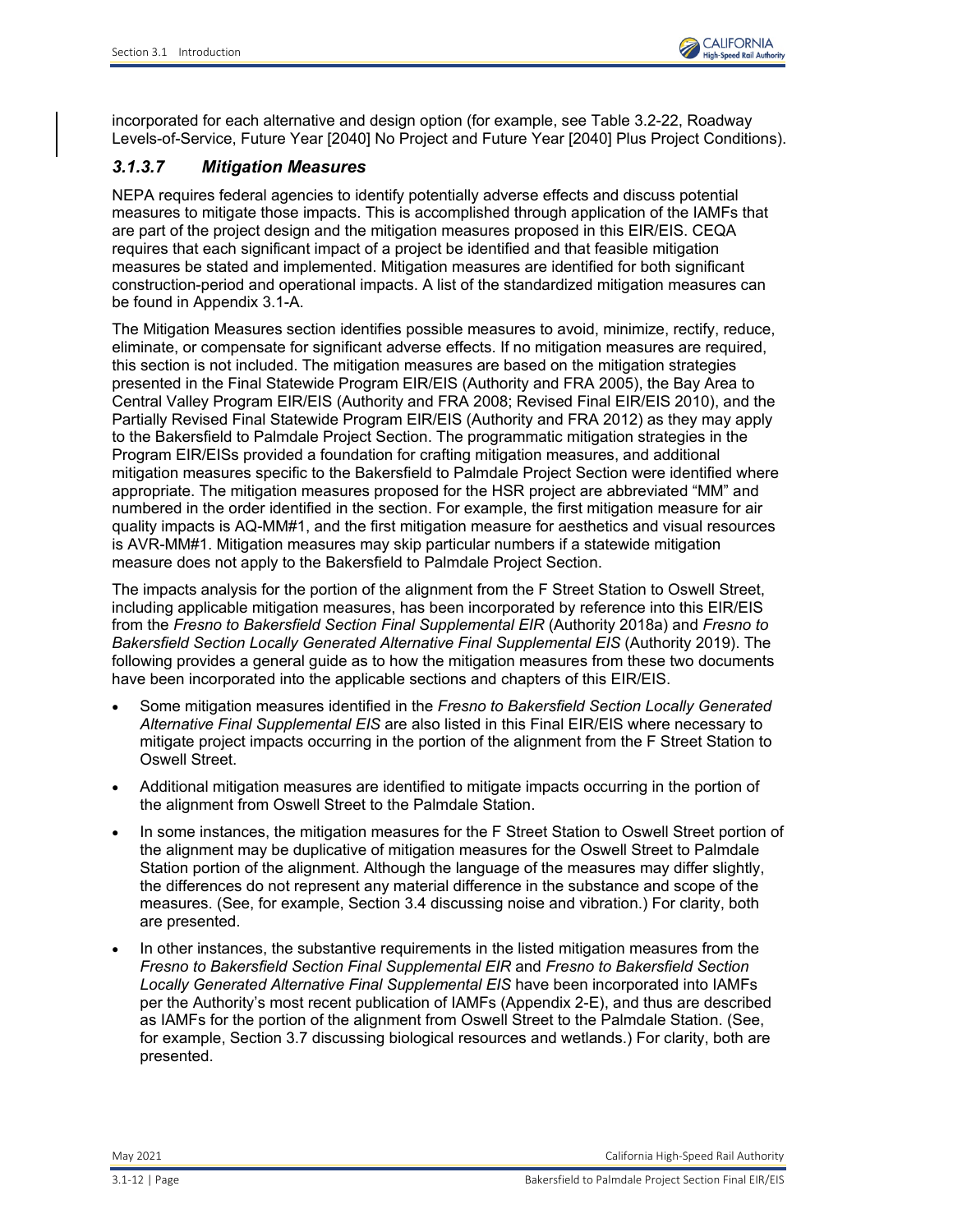

# *3.1.3.8 NEPA Impact Summary*

This section summarizes the environmental consequences specific to NEPA requirements for each resource. Based on the discussion of the context, intensity, and duration of the potential impacts, this section reports impacts under NEPA and applicable mitigation measures for each B-P Build Alternative.

# *3.1.3.9 CEQA Significance Conclusions*

This section lists the significant impacts identified in the Environmental Consequences section for each resource, reports the level of significance prior to mitigation, and indicates mitigation measures that are available to reduce the level of significance for each impact. If implementing one or more measures would reduce the potential impact below the applicable significance threshold, the impact would be considered less than significant after mitigation. If, however, implementing a mitigation measure cannot reduce the level of impact below the significance threshold, the impact would be considered significant and unavoidable. This section identifies the CEQA level of significance before and after mitigation.

## **3.1.4 Outreach to Local Agencies**

Meetings and other outreach activities were conducted with the staff of local public agencies within the Bakersfield to Palmdale Project Section throughout preparation of the EIR/EIS. These meetings and other outreach activities have helped the Authority understand the on-the-ground conditions and local environmental issues, understand the concerns of local agencies and the public, facilitate reconciliation of substantive concerns, and design effective and feasible mitigation measures. Chapter 9, Public and Agency Involvement, is an inventory of outreach activities undertaken during preparation of the EIR/EIS. Specific resource-related issues also are discussed in the respective resource sections of the document.

# **3.1.5 Legal Authority to Implement Off-Site Mitigation**

Chapter 3 analyzes the HSR project's potential physical environmental effects on various resource areas. If a potential significant effect is found, mitigation measures are proposed. Most mitigation measures identified are within the Authority's jurisdiction and control. Some of the proposed mitigation measures, however, would need to occur on property the Authority would not own as part of its right-of-way acquisitions. These are sometimes referred to as "off-site" mitigation measures. Mitigation that would occur on property not owned by the Authority would require working with the property owners involved or with the jurisdiction that regulates the property in order to accomplish that mitigation. If specific off-site mitigation locations were known at the time these analyses were conducted, they were included in the evaluation as effects of mitigation in this EIR/EIS.

The Authority has not identified any off-site mitigation measures that they believe are infeasible or unlikely to occur. The off-site mitigation measures recommended in this EIR/EIS are physically feasible. The Authority will continue its current practice of developing memoranda of understanding and funding agreements with local governments to facilitate agreement on implementation of off-site mitigation measures on property owned at the local level.

California High-Speed Rail Authority May 2021